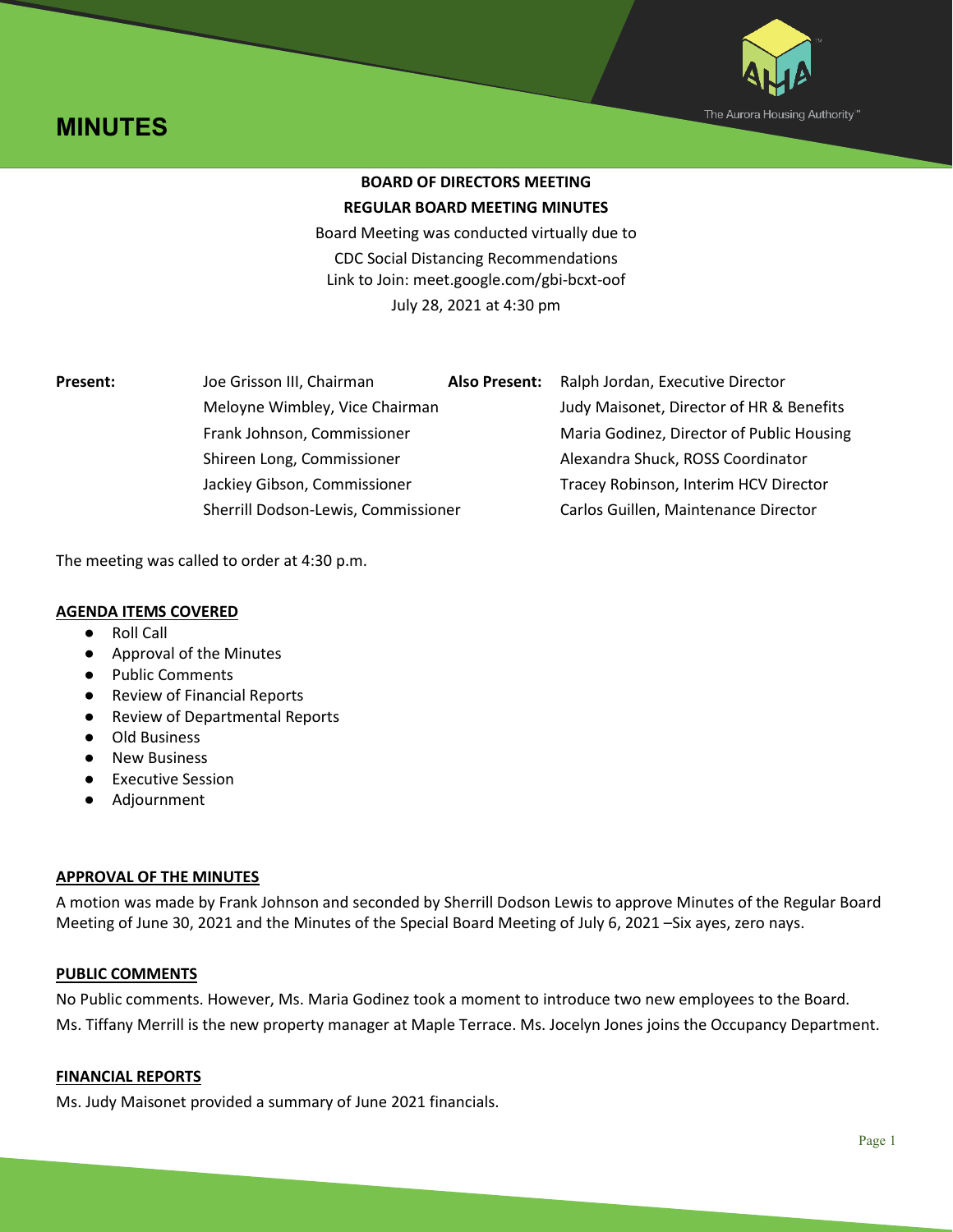# **DEPARTMENTAL REPORTS**

## **Public Housing**

Ms. Maria Godinez provided a summary of her report highlighting that AHA staff continues working with partner agencies to obtain referrals for the Emergency Housing Voucher waiting list. As of the meeting date the AHA has received 62 referral applicants.

## **Resident Opportunities Self-Sufficiency (ROSS)**

Ms. Alexandra Shuck provided a summary of her report.

#### **Housing Choice Voucher (Section 8)**

Mrs. Robinson read from her report. her report, highlighting that HCV staff continues conducting orientations for new participants virtually. As of the meeting date a total of 65 voucher have been issued. However only 6 families have successfully leased-up.

The software company has set up the Emergency Housing Voucher wait list in the system. AHA staff will continue to monitor the wait list on a weekly basis. The goal is to reach 150-200 applicants on the wait list by September 15, 2021.

Any questions voice, were settled.

#### **Maintenance**

Mr. Carlos Guillen provided from his report that maintenance staff prioritizes daily work orders and cleaning and disinfecting.

Maintenance staff also continues working with the STEP participants teaching them new skills.

Mr. Guillen also provided a summary of work performed by contractors.

#### **Executive Report**

Mr. Jordan read from his report The AHA is providing good customer service to residents.

The AHA received forty-five (45) Emergency Housing Vouchers (EHV) from HUD. The agency made substantial progress with the partnerships with the Kane County Continuum of Care, Hesed House, Mutual Ground and AID. The AHA will begin the eligibility process for the potential clients in August of 2021. These vouchers will be added to the Voucher Management System (SEMAP).

The Aurora Housing Authority completed the interview process with 8 Real Estate Development companies that submitted proposals to assist in the repositioning its housing portfolio. The AHA will select up to 4 companies to work with to upgrade and/or create more affordable housing in Aurora. The Physical Needs Assessments (PNA) have been completed to assist the agency in determining the best options for each site.

The modernization of the interior of the Indian Trail units has begun. The estimated completion of the project will be 90- 120 days.